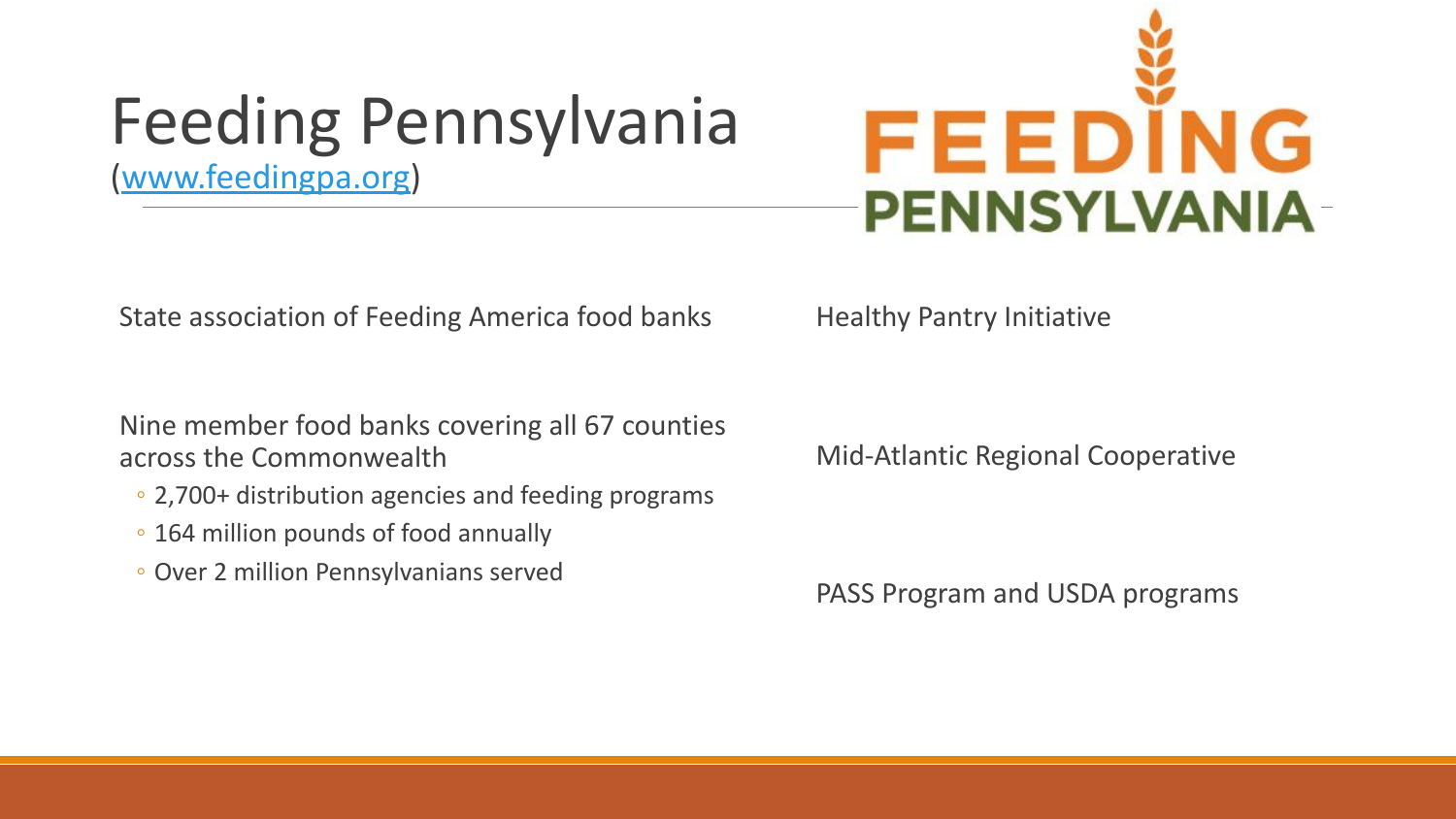### Pennsylvania Agricultural Surplus System (PASS)

Two million Pennsylvanians struggling with hunger everyday

PASS designed to help reduce waste of surplus product from local farms and provide increased access to nutritious foods

- 1.8m pounds distributed during 2020-2021 program year (\$1.5m budget)
- Over 484,000 households served

Costs include:

- Harvesting Processing Packaging Transportation
- Prices determined between vendor and food bank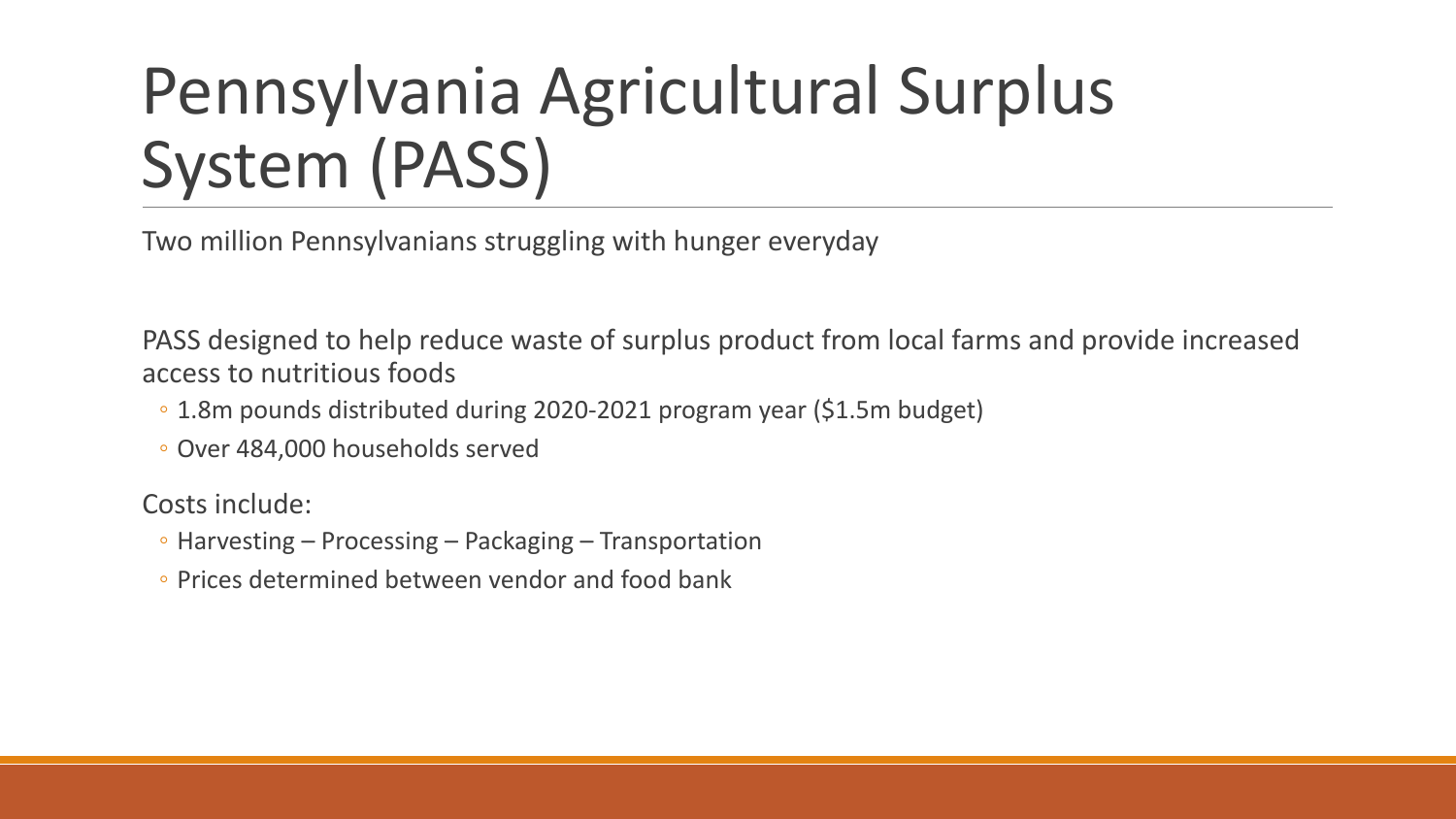### Pennsylvania Agricultural Surplus System (PASS)

Surplus at Harvest

◦ Working together with food banks with product in acceptable condition to determine need

Value-Added Products

◦ Dairy products, meats, eggs, shelf-stable items

Contract Planting

◦ Working with your regional food bank to plan a portion of your production (product, quantity, related costs)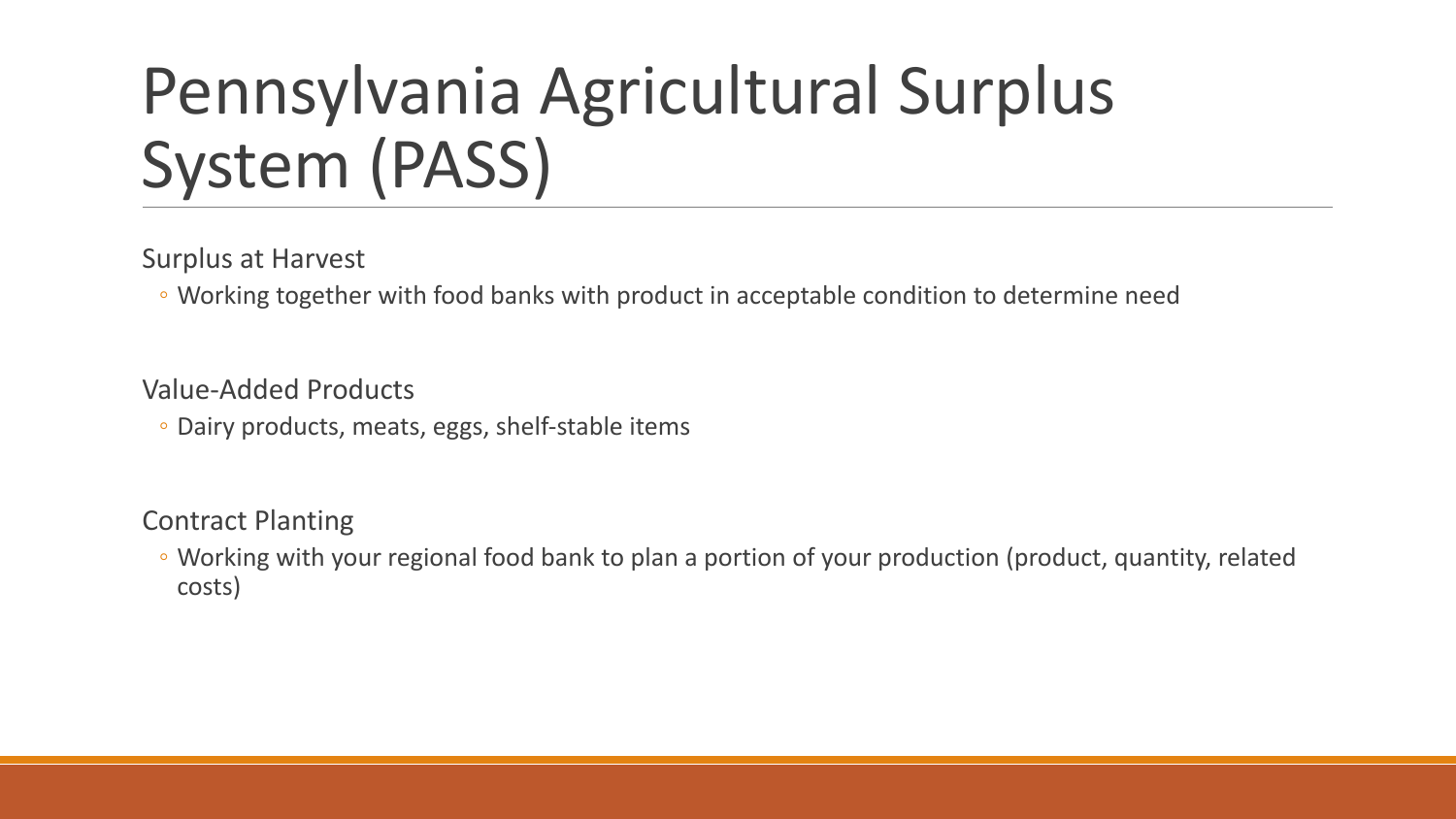### Food bank partners

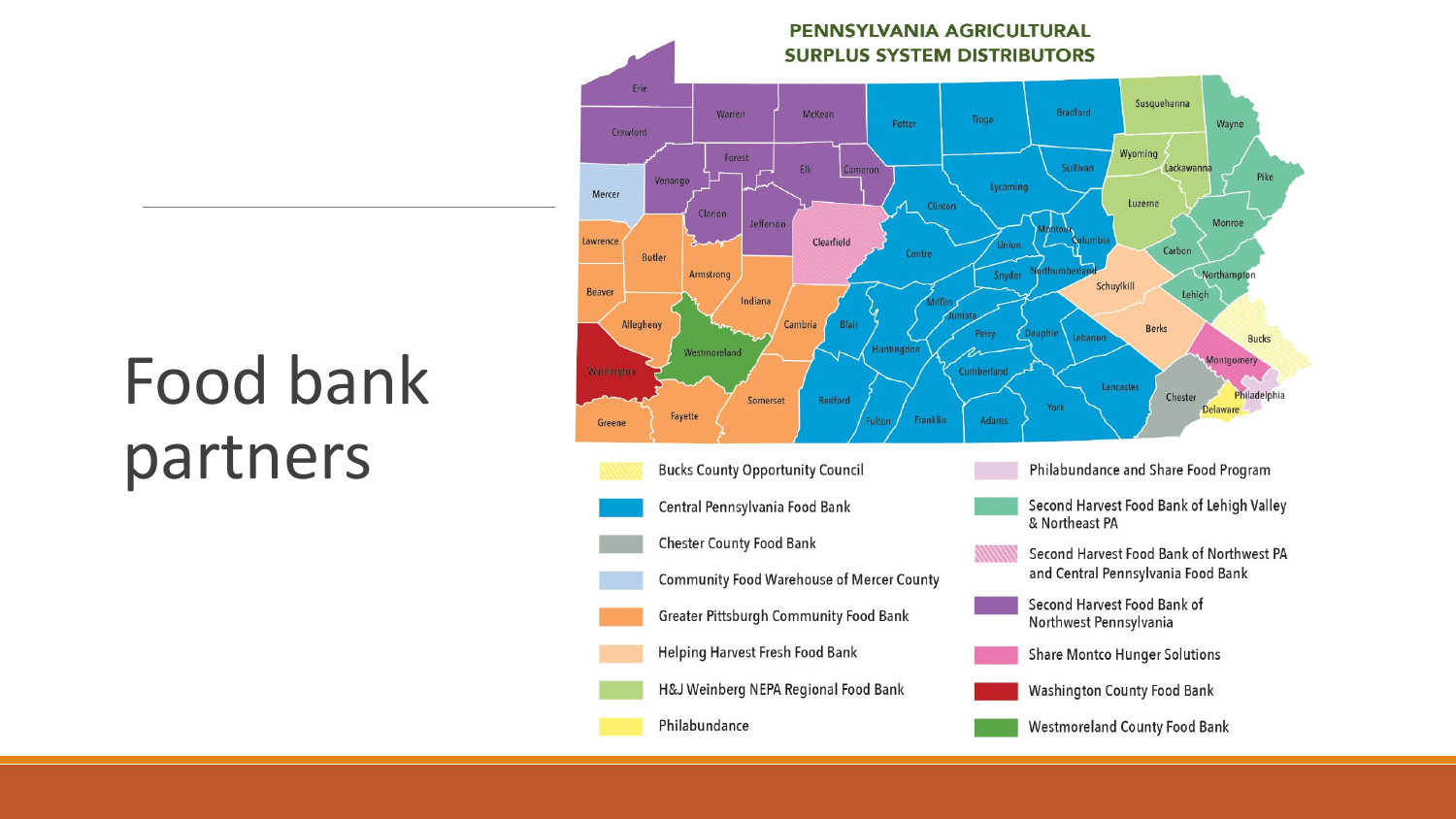# Local Food Purchase Assistance (LFPA) Program

#### Local Food Purchase Assistance Program

- American Rescue Plan / Build Back Better
- Evolved from the CFAP Food Box program
- Assisting local producers of all sizes get their fresh products into the charitable food system
- Focus on socially disadvantaged producers
- Direct-to-Agency option available

#### Goals of the program

- Maintain and improve food and agricultural supply chain resiliency
- Provide funding to local, regional, and socially disadvantaged farmers and ranchers through the purchase of domestic local foods
	- Foods will meet needs of population through charitable food distribution, including organizations that reach underserved communities
- Food banks working with vendors for fair prices that help assist vendors while allowing food banks to maximize their impact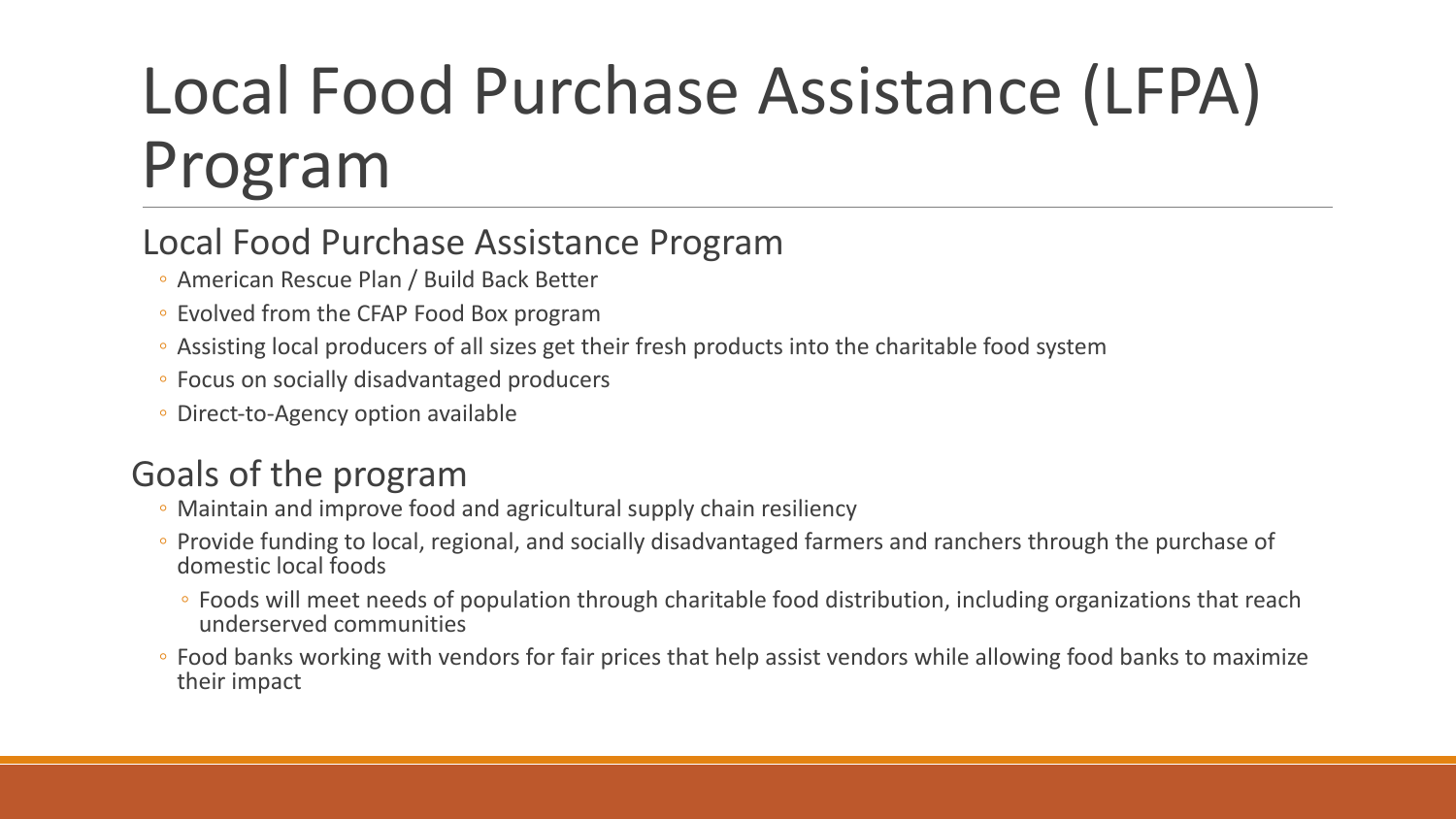# Local Food Purchase Assistance (LFPA) Program

### Eligible Products

- All products must be grown or raised within Pennsylvania
- Dairy products
- Meat (must be processed at USDA-inspected plant)
- Eggs
- Fruit, vegetables, potatoes
- Value-added items, if ingredients were grown in Pennsylvania

#### Eligible costs for reimbursement

- Product costs
- Itemized costs, including:
	- Harvesting
	- Processing
	- Packaging
	- Transportation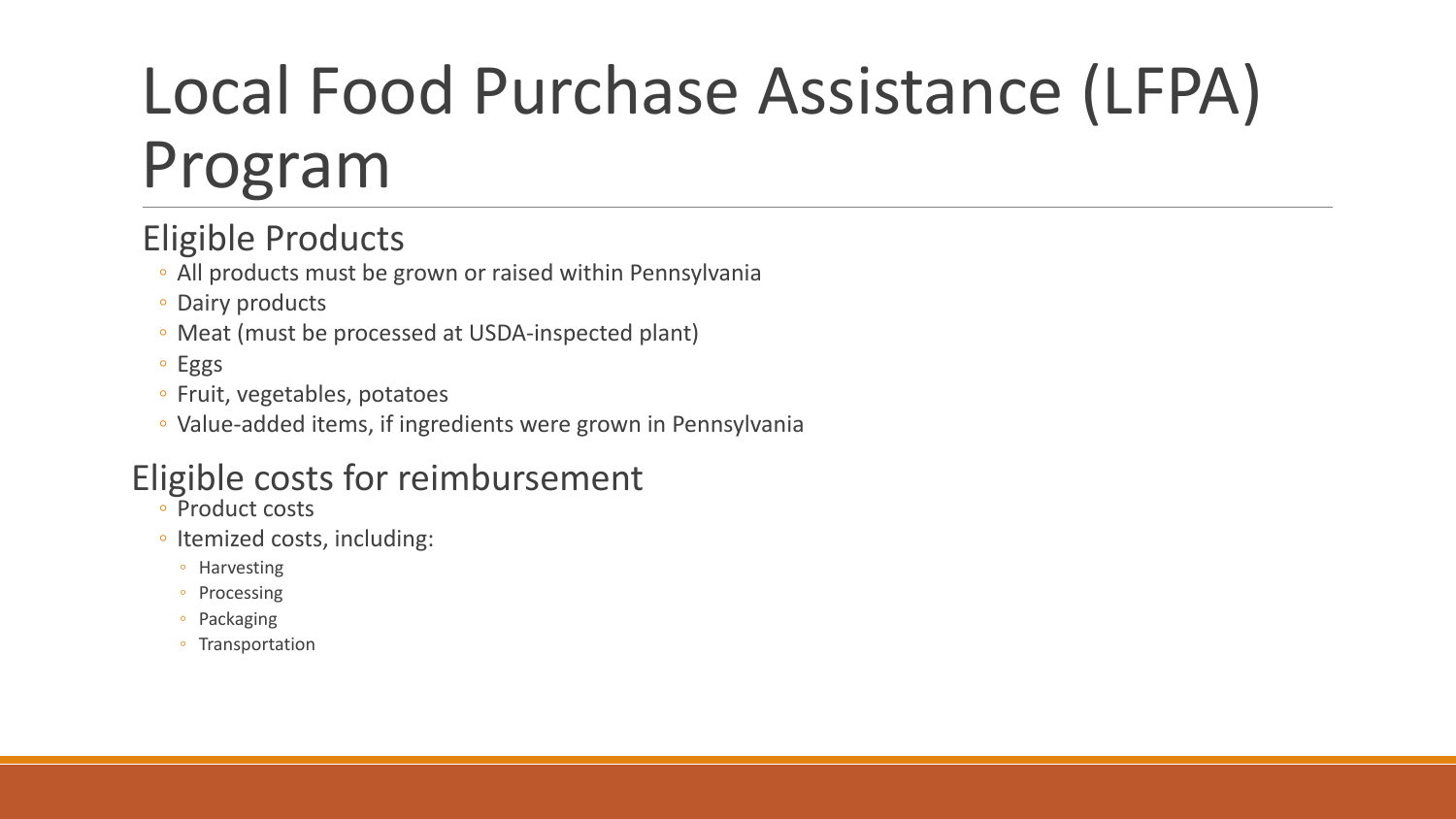# Additional food assistance programs

### Farm to Food Bank Program

- Building relationships between producers and the charitable food network via donated food products
- Eligible *itemized costs* are covered Harvesting, Processing, Packaging, and Transportation

### Bid/Buy/Donate Program

Youth livestock auctions and County/Regional fairs

- 1. Youth participants sell their animals and keep the proceeds
- 2. Winning bidder donates animal to local food bank & may be eligible for tax benefit
- 3. PASS funds are used to cover processing, packaging, and transportation costs
- Partners include fair leadership, livestock superintendents, agriculture educators & 4-H/FFA, and USDA-certified processors